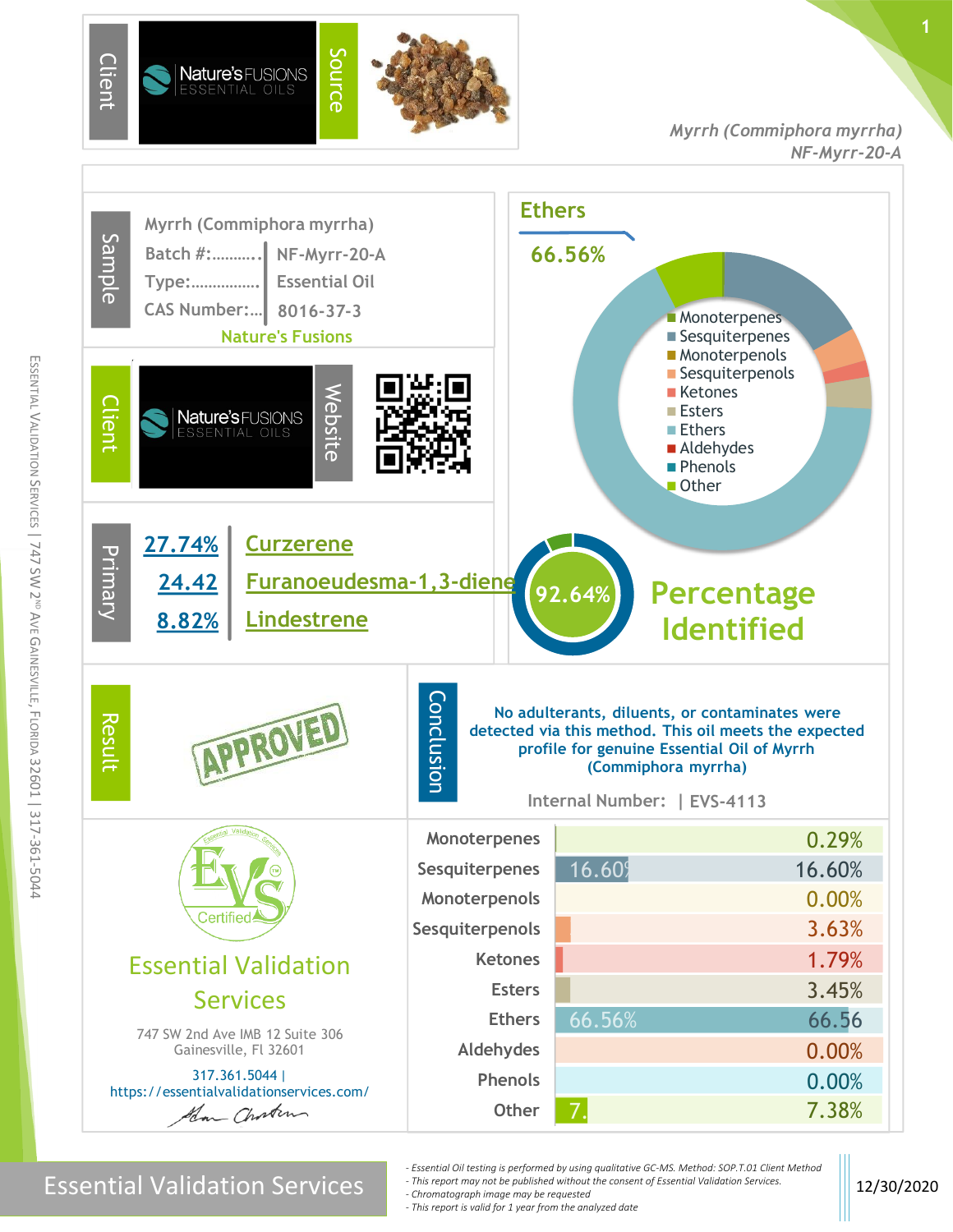

Client

*Myrrh (Commiphora myrrha)*

|                | <b>Total Percentage</b> | 92.64% |                         |                        |
|----------------|-------------------------|--------|-------------------------|------------------------|
| <b>Number</b>  | <b>RT</b>               | Area % | <b>Compound Name</b>    | <b>Chemical Family</b> |
| 1              | 8.25                    | 0.02%  | alpha-Pinene            | Monoterpene            |
| $\overline{2}$ | 12.22                   | 0.03%  | Limonene                | Monoterpene            |
| $\overline{3}$ | 13.06                   | 0.24%  | (E)-beta-Ocimene        | Monoterpene            |
| 4              | 26.07                   | 1.20%  | delta-Elemene           | Sesquiterpene          |
| 5              | 26.58                   | 0.05%  | alpha-Cubebene          | Sesquiterpene          |
| 6              | 27.10                   | 0.03%  | alpha-Longipinene       | Sesquiterpene          |
| $\overline{7}$ | 27.77                   | 0.14%  | alpha-Copaene           | Sesquiterpene          |
| 8              | 28.08                   | 0.48%  | beta-Bourbonene         | Sesquiterpene          |
| 9              | 28.40                   | 4.91%  | beta-Elemene            | Sesquiterpene          |
| 10             | 28.86                   | 0.03%  | Cyperene                | Sesquiterpene          |
| 11             | 29.08                   | 0.01%  | alpha-Gurjunene         | Sesquiterpene          |
| 12             | 29.40                   | 0.07%  | cis-alpha-Bergamotene   | Sesquiterpene          |
| 13             | 29.56                   | 0.55%  | beta-Caryophyllene      | Sesquiterpene          |
| 14             | 29.62                   | 0.44%  | alpha-Santalene         | Sesquiterpene          |
| 15             | 29.70                   | 0.09%  | Thujopsene              | Sesquiterpene          |
| 16             | 30.07                   | 3.55%  | gamma-Elemene           | Sesquiterpene          |
| 17             | 30.23                   | 0.17%  | trans-alpha-Bergamotene | Sesquiterpene          |
| 18             | 30.60                   | 0.07%  | beta-Copaene            | Sesquiterpene          |
| 19             | 30.80                   | 0.05%  | 6,9-Guaiadiene          | Sesquiterpene          |
| 20             | 31.03                   | 0.25%  | alpha-Humulene          | Sesquiterpene          |
| 21             | 31.24                   | 0.14%  | allo-Aromadendrene      | Sesquiterpene          |
| 22             | 31.82                   | 0.15%  | gamma-Selinene          | Sesquiterpene          |
| 23             | 31.90                   | 0.19%  | gamma-Muurolene         | Sesquiterpene          |
| 24             | 32.10                   | 1.01%  | Germacrene D            | Sesquiterpene          |
| 25             | 32.40                   | 0.79%  | beta-Selinene           | Sesquiterpene          |
| 26             | 32.77                   | 27.74% | Curzerene               | Sesquiterpene Ether    |
| 27             | 32.90                   | 0.11%  | alpha-Muurolene         | Sesquiterpene          |
| 28             | 33.03                   | 0.59%  | cis-alpha-Bisabolene    | Sesquiterpene          |
| 29             | 33.29                   | 0.03%  | beta-Bisabolene         | Sesquiterpene          |
| 30             | 33.42                   | 0.41%  | gamma-Cadinene          | Sesquiterpene          |
| 31             | 33.66                   | 0.37%  | delta-Cadinene          | Sesquiterpene          |
| 32             | 34.18                   | 0.06%  | delta-Guaiene           | Sesquiterpene          |
| 33             | 34.51                   | 0.19%  | Selina-3,7(11)-diene    | Sesquiterpene          |
| 34             | 34.81                   | 0.24%  | Elemol                  | Sesquiterpenol         |
| 35             | 35.14                   | 0.47%  | Germacrene B            | Sesquiterpene          |

# $\textcolor{red}{\textbf{Essens} \textcolor{red}{\textbf{Estarray}}}\textcolor{red}{\textcolor{red}{\textbf{Essens} \textbf{not} \textbf{not} \textbf{not} \textbf{not} \textbf{not} \textbf{not} \textbf{not} \textbf{not} \textbf{not} \textbf{not} \textbf{not} \textbf{not} \textbf{not} \textbf{not} \textbf{not} \textbf{not} \textbf{not} \textbf{not} \textbf{not} \textbf{not} \textbf{not} \textbf{not} \textbf{not} \textbf{not} \textbf{not} \textbf{not} \textbf{not} \textbf{not} \textbf{not} \$

*- This report is valid for 1 year from the analyzed date*

*<sup>-</sup> Essential Oil testing is performed by using qualitative GC-MS. Method: SOP.T.01 Client Method - This report may not be published without the consent of Essential Validation Services.*

*<sup>-</sup> Chromatograph image may be requested*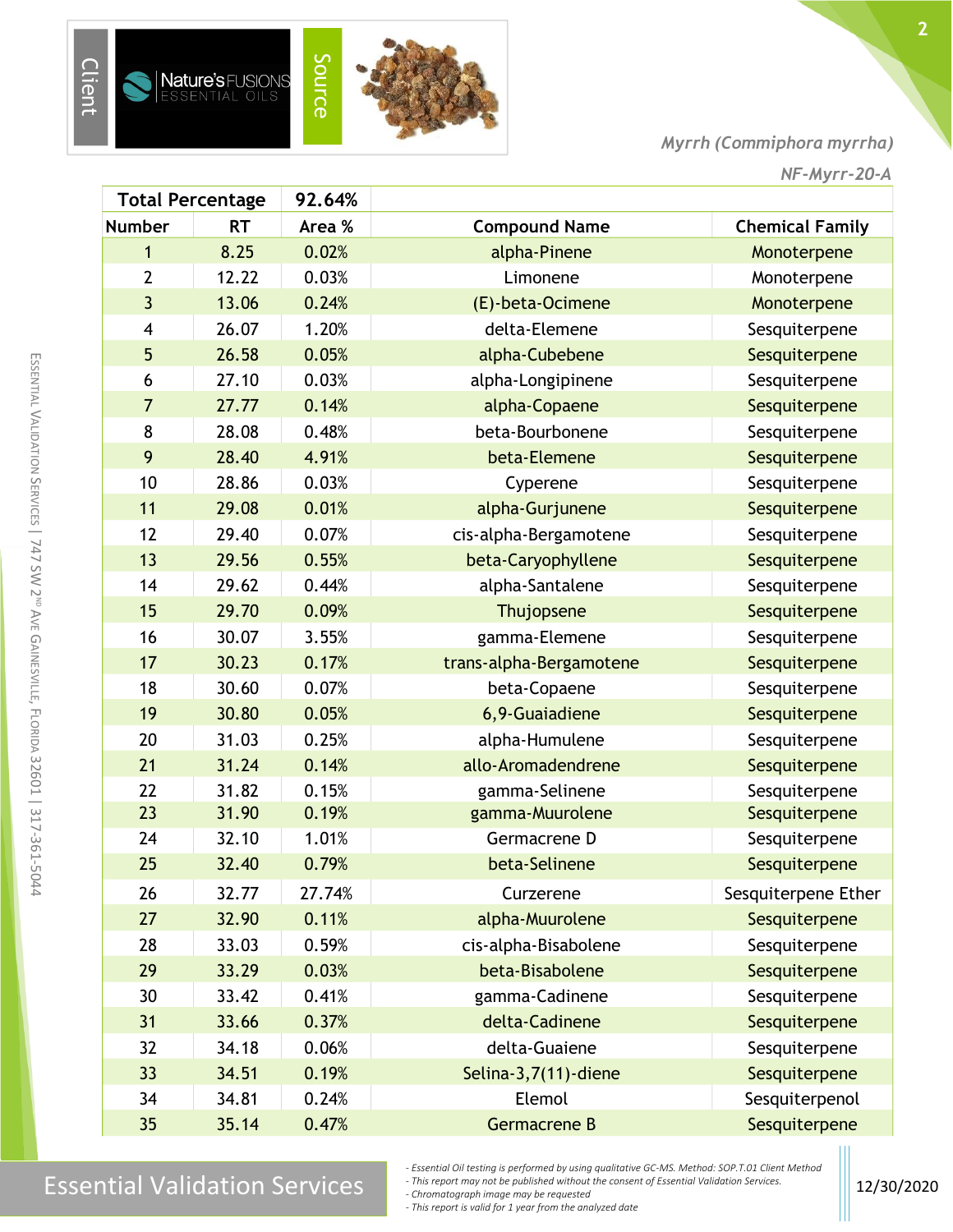

*Myrrh (Commiphora myrrha) NF-Myrr-20-A*

**3**

| <b>Number</b> | <b>RT</b> | Area % | <b>Compound Name</b>    | <b>Chemical Family</b> |
|---------------|-----------|--------|-------------------------|------------------------|
| 36            | 36.018    | 0.04%  | Caryophyllene oxide     | Sesquiterpene          |
| 37            | 36.43     | 0.03%  | Spathulenol             | Sesquiterpenol         |
| 38            | 36.73     | 0.61%  | cis-beta-Elemenone      | Sesquiterpene Ketone   |
| 39            | 36.79     | 0.40%  | Curzerenone             | Sesquiterpene Ketone   |
| 40            | 37.06     | 0.02%  | Humulene epoxide II     | Sesquiterpene Ether    |
| 41            | 37.35     | 0.19%  | 1,10-di-epi-Cubenol     | Sesquiterpenol         |
| 42            | 37.81     | 24.42% | Furanoeudesma-1,3-diene | Sesquiterpene Ether    |
| 43            | 37.87     | 0.04%  | Isospathulenol          | Sesquiterpenol         |
| 44            | 38.08     | 8.82%  | Lindestrene             | Sesquiterpene Ether    |
| 45            | 38.36     | 1.44%  | T-Cadinol               | Sesquiterpenol         |
| 46            | 39.39     | 1.69%  | <b>Bulnesol</b>         | Sesquiterpenol         |
| 47            | 40.15     | 0.67%  | Germacrone              | Sesquiterpene Ketone   |
| 48            | 40.35     | 0.11%  | Junipercamphor          | Sesquiterpene Ketone   |
| 49            | 41.02     | 5.52%  | 2-Methoxyfuranodiene    | Sesquiterpene Ether    |
| 50            | 43.41     | 0.30%  | 39.79 Hinesol acetate   | 0.00                   |
| 51            | 46.79     | 3.45%  | 2-Acetoxyfuranodiene    | Sesquiterpene Ester    |
| 52            | 48.53     | 0.02%  | Cembrene                | Diterpene              |
|               |           |        |                         |                        |
|               |           |        |                         |                        |
|               |           |        |                         |                        |
|               |           |        |                         |                        |
|               |           |        |                         |                        |
|               |           |        |                         |                        |
|               |           |        |                         |                        |
|               |           |        |                         |                        |
|               |           |        |                         |                        |
|               |           |        |                         |                        |
|               |           |        |                         |                        |
|               |           |        |                         |                        |
|               |           |        |                         |                        |
|               |           |        |                         |                        |
|               |           |        |                         |                        |
|               |           |        |                         |                        |
|               |           |        |                         |                        |
|               |           |        |                         |                        |
|               |           |        |                         |                        |

# Essential Validation Services 12/30/2020<br>- Chromatograph image may be requested<br>- Chromatograph image may be requested

*- Essential Oil testing is performed by using qualitative GC-MS. Method: SOP.T.01 Client Method*

*- This report may not be published without the consent of Essential Validation Services. - Chromatograph image may be requested*

*- This report is valid for 1 year from the analyzed date*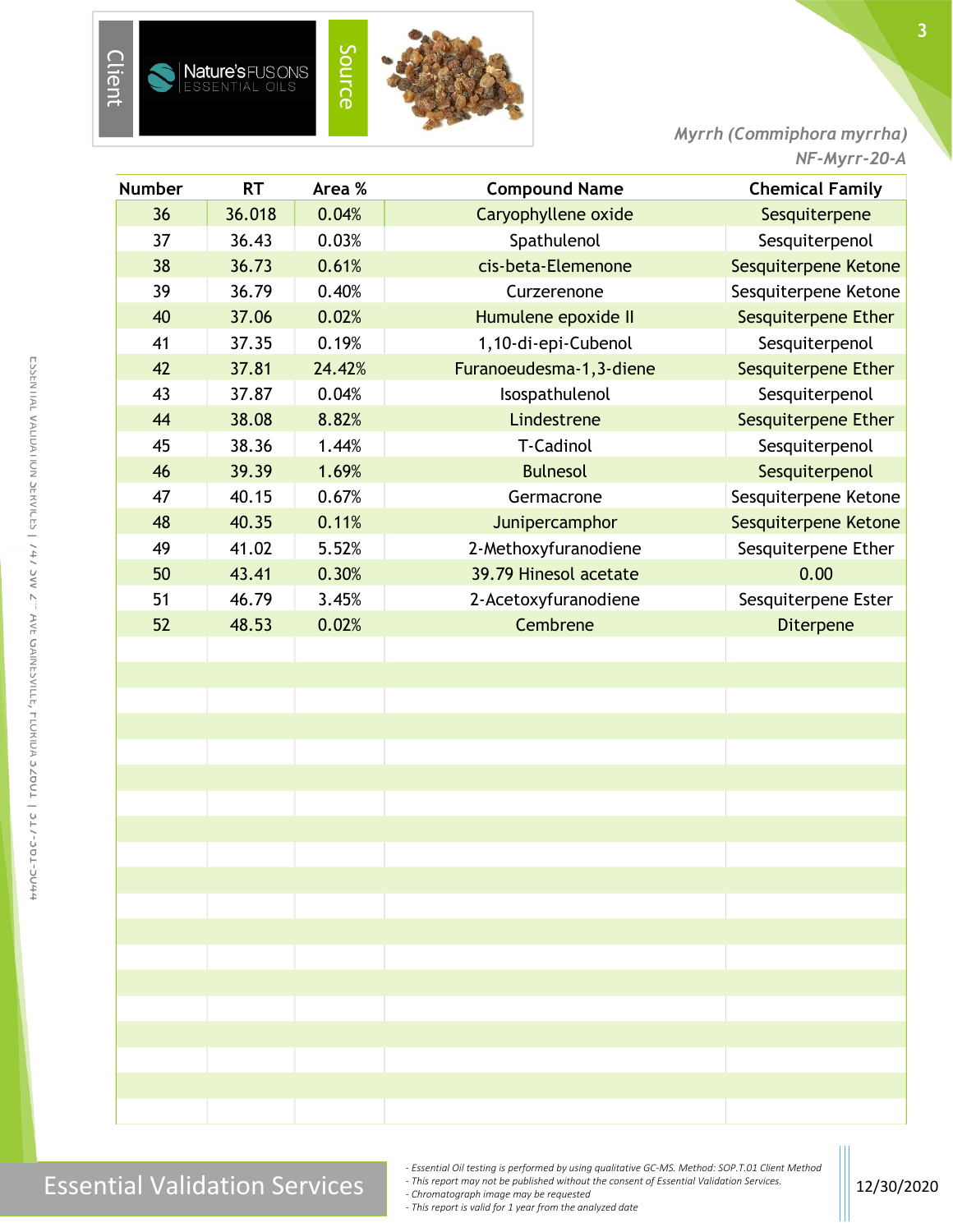



*Myrrh (Commiphora myrrha) NF-Myrr-20-A*



### Essential Validation Services **12/30/2020**<br>Chromatograph image may be published without the consent of Essential Validation Services.

*- Essential Oil testing is performed by using qualitative GC-MS. Method: SOP.T.01 Client Method*

*- This report may not be published without the consent of Essential Validation Services.*

*- Chromatograph image may be requested*

*- This report is valid for 1 year from the analyzed date*

E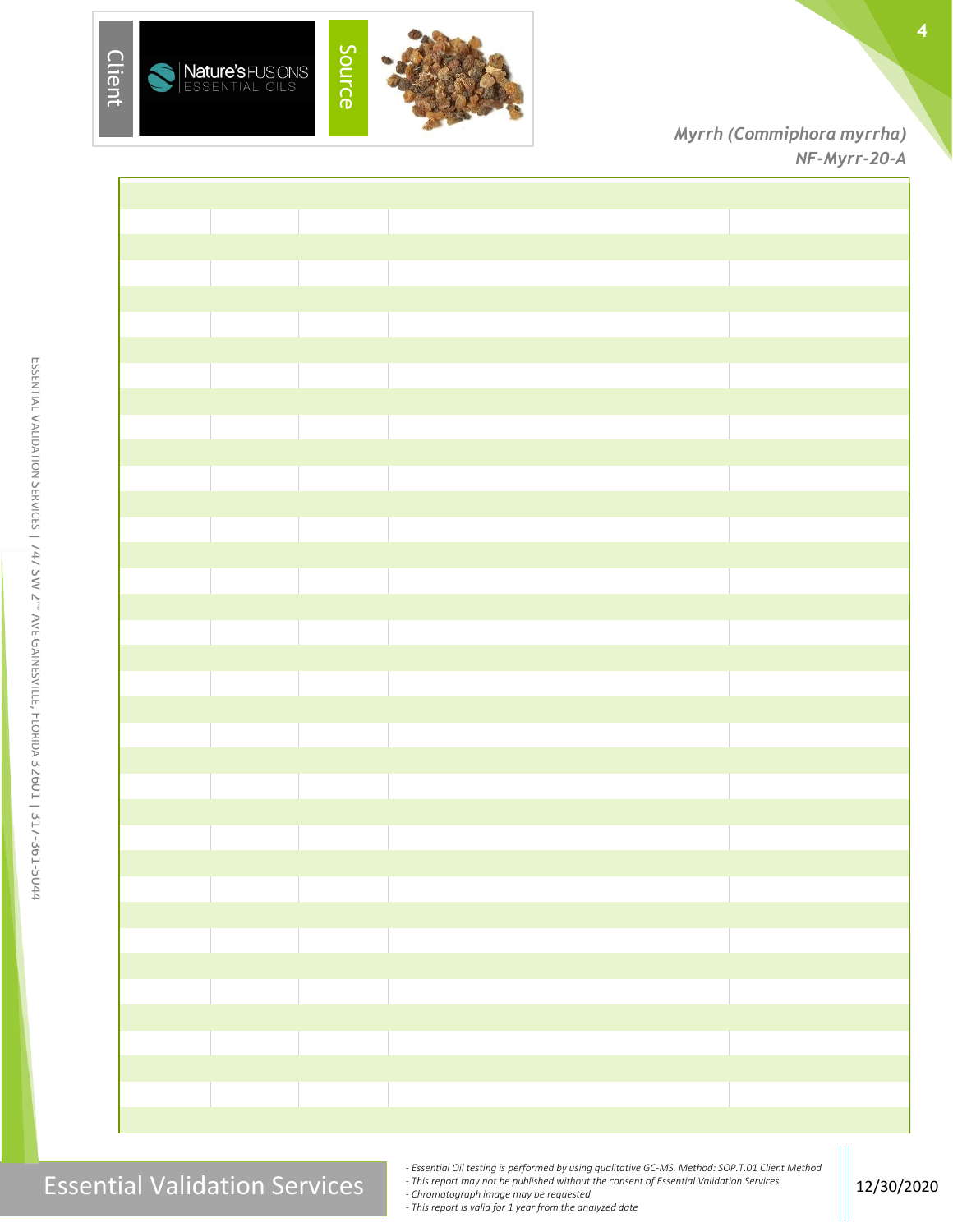

ESSENTIAL

VALIDATION SERVICES |

747 SW 2ND AVE

GAINESVILLE,

FLORIDA 32601

|

317-361-5044

*Myrrh (Commiphora myrrha) NF-MYRR-19-A*



*For Sential Validation Services*  $\cdot$  <sup>*- This report is the digitally signed and will only be considered valid if the signature is intact.* 4/28/2019</sup> *- This report may not be published without the consent of Essential Validation Services. - Chromatograph image may not show full run time*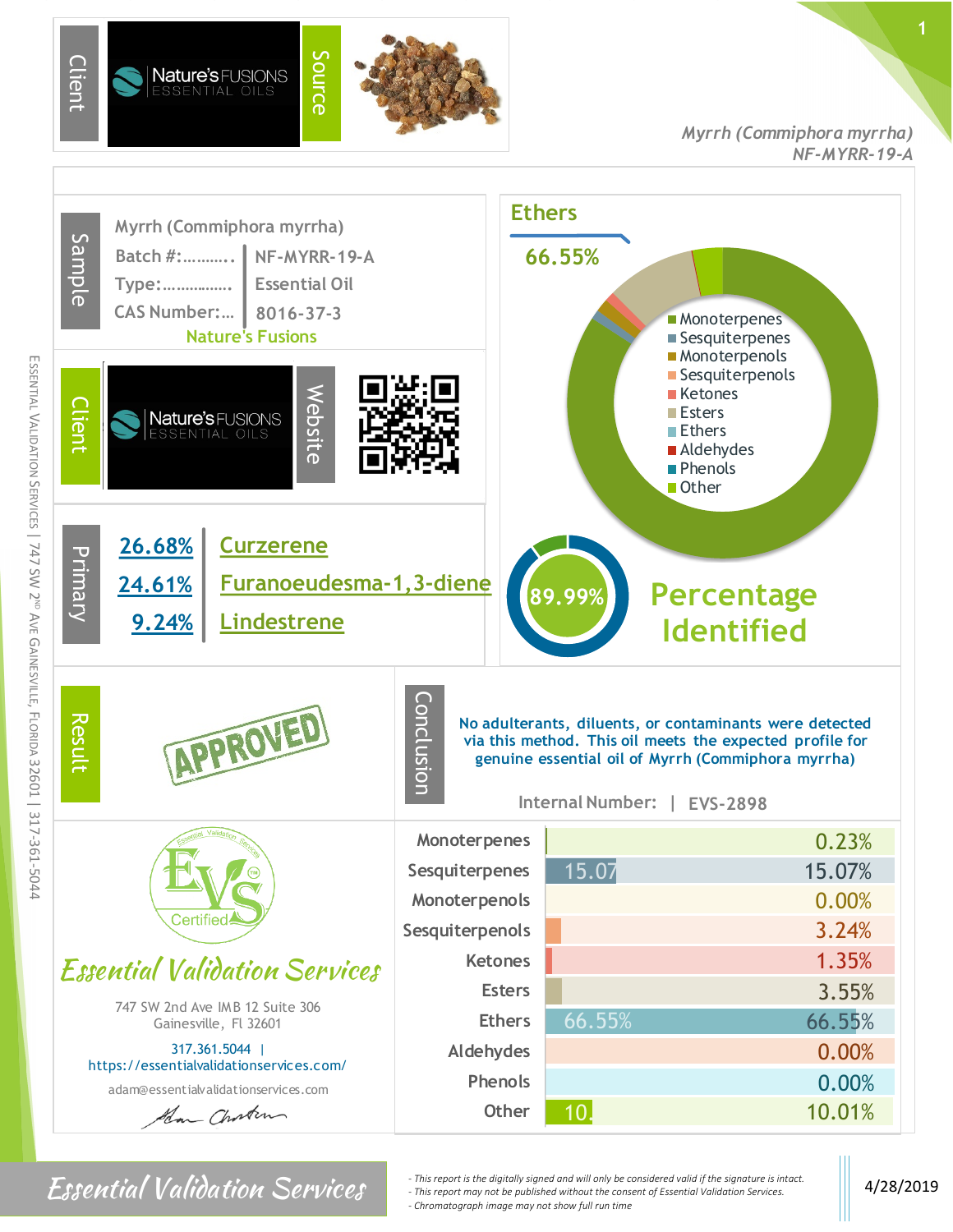

s

**Nature's FUSIONS**<br>ESSENTIAL OILS



*Myrrh (Commiphora myrrha) NF-MYRR-19-A*

| <b>Total Percentage</b><br>89.99% |           |        |                          |                |                             |
|-----------------------------------|-----------|--------|--------------------------|----------------|-----------------------------|
| <b>Number</b>                     | <b>RT</b> | Area % | <b>Compound Name</b>     | R <sub>l</sub> | <b>Chemical Family</b>      |
| $\mathbf{1}$                      | 12.86     | 0.01%  | alpha-Pinene             | 936.10         | Monoterpene                 |
| $\overline{2}$                    | 16.84     | 0.02%  | Limonene                 | 1029.50        | Monoterpene                 |
| 3                                 | 17.63     | 0.20%  | (E)-beta-Ocimene         | 1047.70        | Monoterpene                 |
| $\overline{\mathbf{4}}$           | 26.73     | 0.01%  | Bornyl acetate           | 1288.29        | Monoterpene Ester           |
| 5                                 | 28.54     | 1.29%  | delta-Elemene            | 1335.83        | Sesquiterpene               |
| 6                                 | 28.95     | 0.05%  | alpha-Cubebene           | 1355.71        | Sesquiterpene               |
| $\overline{7}$                    | 29.73     | 0.02%  | alpha-Ylangene           | 1371.33        | Sesquiterpene               |
| 8                                 | 29.87     | 0.15%  | alpha-Copaene            | 1379.00        | Sesquiterpene               |
| 9                                 | 30.20     | 0.49%  | beta-Bourbonene          | 1388.70        | Sesquiterpene               |
| 10                                | 30.39     | 5.11%  | beta-Elemene             | 1389.20        | Sesquiterpene               |
| 11                                | 31.08     | 0.09%  | cis-alpha-Bergamotene    | 1411.50        | Sesquiterpene               |
| 12                                | 31.26     | 0.52%  | alpha-Santalene          | 1426.50        | Sesquiterpene               |
| 13                                | 31.34     | 0.39%  | beta-Caryophyllene       |                | 1427.14 Sesquiterpene       |
| 14                                | 31.70     | 2.25%  | gamma-Elemene            | 1434.00        | Sesquiterpene               |
| 15                                | 32.43     | 0.22%  | alpha-Humulene           | 1461.43        | Sesquiterpene               |
| 16                                | 33.28     | 1.05%  | Germacrene D             | 1484.71        | Sesquiterpene               |
| 17                                | 33.47     | 0.74%  | beta-Selinene            |                | 1487.57 Sesquiterpene       |
| 18                                | 33.82     | 26.68% | Curzerene                | 1497.00        | Sesquiterpene Ether         |
| 19                                | 34.06     | 0.28%  | cis-alpha-Bisabolene     | 1502.00        | Sesquiterpene               |
| 20                                | 34.28     | 0.45%  | gamma-Cadinene           | 1515.29        | Sesquiterpene               |
| 21                                | 34.50     | 0.36%  | delta-Cadinene           |                | 1524.14 Sesquiterpene       |
| 22                                | 34.95     | 0.23%  | Selina- $3,7(11)$ -diene | 1544.50        | Sesquiterpene               |
| 23                                | 35.63     | 1.38%  | Germacrene B             | 1557.71        | Sesquiterpene               |
| 24                                | 36.17     | 0.58%  | Curzerenone              | 1601.00        | Sesquiterpene Ketone        |
| 25                                | 37.27     | 0.12%  | 1,10-di-epi-Cubenol      |                | 1612.29 Sesquiterpenol      |
| 26                                | 37.73     | 24.61% | Furanoeudesma-1, 3-diene |                | 1628.50 Sesquiterpene Ether |
| 27                                | 37.91     | 9.24%  | Lindestrene              | 1634.00        | Sesquiterpene Ether         |
| 28                                | 37.99     | 1.04%  | T-Cadinol                | 1640.43        | Sesquiterpenol              |
| 29                                | 38.43     | 0.39%  | alpha-Muurolol           |                | 1649.33 Sesquiterpenol      |
| 30                                | 38.87     | 1.69%  | <b>Bulnesol</b>          | 1667.60        | Sesquiterpenol              |
| 31                                | 39.27     | 0.75%  | <b>Elemol acetate</b>    | 1667.20        | Sesquiterpene Ester         |
| 32                                | 39.59     | 0.77%  | Germacrone               | 1684.00        | Sesquiterpene Ketone        |
| 33                                | 40.10     | 6.02%  | 2-Methoxyfuranodiene     | 1714.00        | Sesquiterpene Ether         |
| 34                                | 44.39     | 2.79%  | 2-Acetoxyfuranodiene     | 1878.00        | Sesquiterpene Ester         |

*Finis report is the digitally signed and will only be considered valid if the signature is intact.*<br> *Al Al alightary Services 4/28/2019*<br> *Changebout incegary and the will sure time* on the function of Essential Vali *- This report may not be published without the consent of Essential Validation Services. - Chromatograph image may not show full run time*